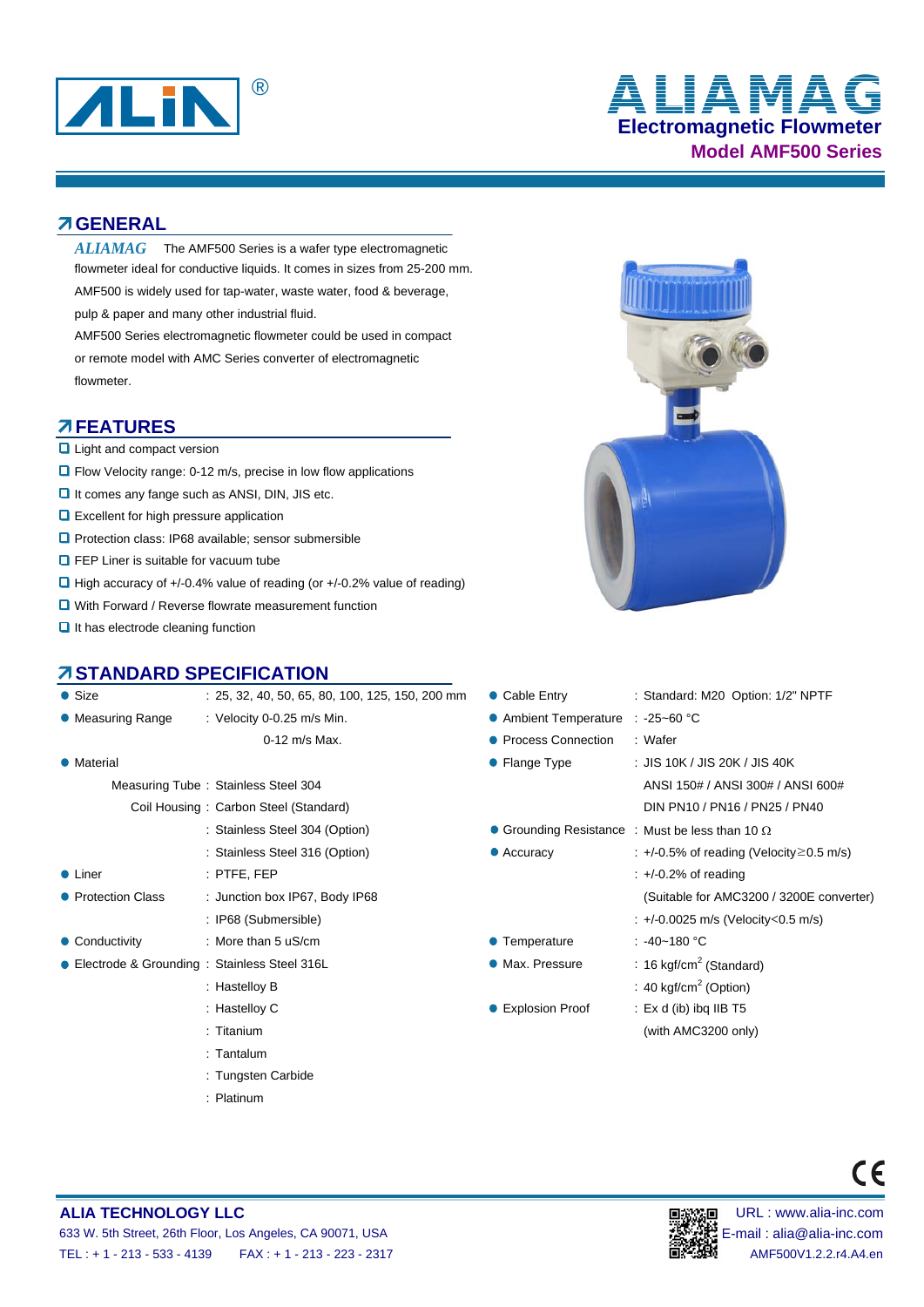### **FLOW RANGE**

Unit: m<sup>3</sup>/hr

| <b>Normal Size</b> |             | <b>Flow Range &amp; Velocity Table</b> |           |           |                    |           |            |                     |  |
|--------------------|-------------|----------------------------------------|-----------|-----------|--------------------|-----------|------------|---------------------|--|
| mm                 | <b>Inch</b> | Min.                                   |           |           |                    |           |            | Max.                |  |
|                    |             | $0 - 0.25$ m/s                         | $1.0$ m/s | $2.0$ m/s | 3.0 <sub>m/s</sub> | $5.0$ m/s | $10.0$ m/s | $0-12$ m/s          |  |
| 25                 | 4"          | 0.44<br>$\Omega$<br>to                 | 1.77      | 3.53      | 5.30               | 8.84      | 17.7       | $0$ to $21.2$       |  |
| 32                 | $1 - 1/4"$  | 0.72<br>0<br>to                        | 2.90      | 5.79      | 8.69               | 14.5      | 29.0       | 0 to 34.7           |  |
| 40                 | $1 - 1/2"$  | 1.13<br>0<br>to                        | 4.52      | 9.05      | 13.6               | 22.6      | 45.2       | 0 to 54.3           |  |
| 50                 | 2"          | 1.77<br>0<br>to                        | 7.07      | 14.1      | 21.2               | 35.3      | 70.7       | 0 to 84.8           |  |
| 65                 | $2 - 1/2"$  | 2.99<br>0<br>to                        | 11.9      | 23.9      | 35.8               | 59.7      | 119        | 0 to 143            |  |
| 80                 | 3"          | 4.52<br>0<br>to                        | 18.1      | 36.2      | 54.3               | 90.5      | 181        | 0 to 217            |  |
| 100                | 4"          | 7.07<br>0<br>to                        | 28.3      | 56.5      | 84.8               | 141       | 283        | 0 to 339            |  |
| 125                | 5"          | 11.0<br>0<br>to                        | 44.2      | 88.4      | 133                | 221       | 442        | 0 to 530            |  |
| 150                | 6"          | 15.9<br>0<br>to                        | 63.6      | 127       | 191                | 318       | 636        | 0 to 763            |  |
| 200                | 8"          | 28.3<br>0<br>to                        | 113       | 226       | 339                | 565       | 1131       | to 1357<br>$\Omega$ |  |

# **ZDIMENSIONS**





|     | <b>Size</b> | Dimensions (mm) | Weight |     |      |
|-----|-------------|-----------------|--------|-----|------|
| mm  | Inch        | L               | D      | н   | kg   |
| 25  | 1"          | 90              | 71     | 138 | 3.0  |
| 32  | $1 - 1/4"$  | 100             | 80     | 147 | 3.6  |
| 40  | $1 - 1/2"$  |                 | 86     | 153 | 3.9  |
| 50  | 2"          | 115             | 100    | 167 | 5.0  |
| 65  | $2 - 1/2"$  |                 | 120    | 187 | 6.3  |
| 80  | 3"          | 130             | 131    | 198 | 6.5  |
| 100 | 4"          | 155             | 151    | 218 | 9.0  |
| 125 | 5"          |                 | 181    | 248 | 11.0 |
| 150 | 6"          | 185             | 206    | 273 | 13.5 |
| 200 | 8"          | 215             | 261    | 328 | 21.0 |

#### **ZWIRING DIAGRAM**

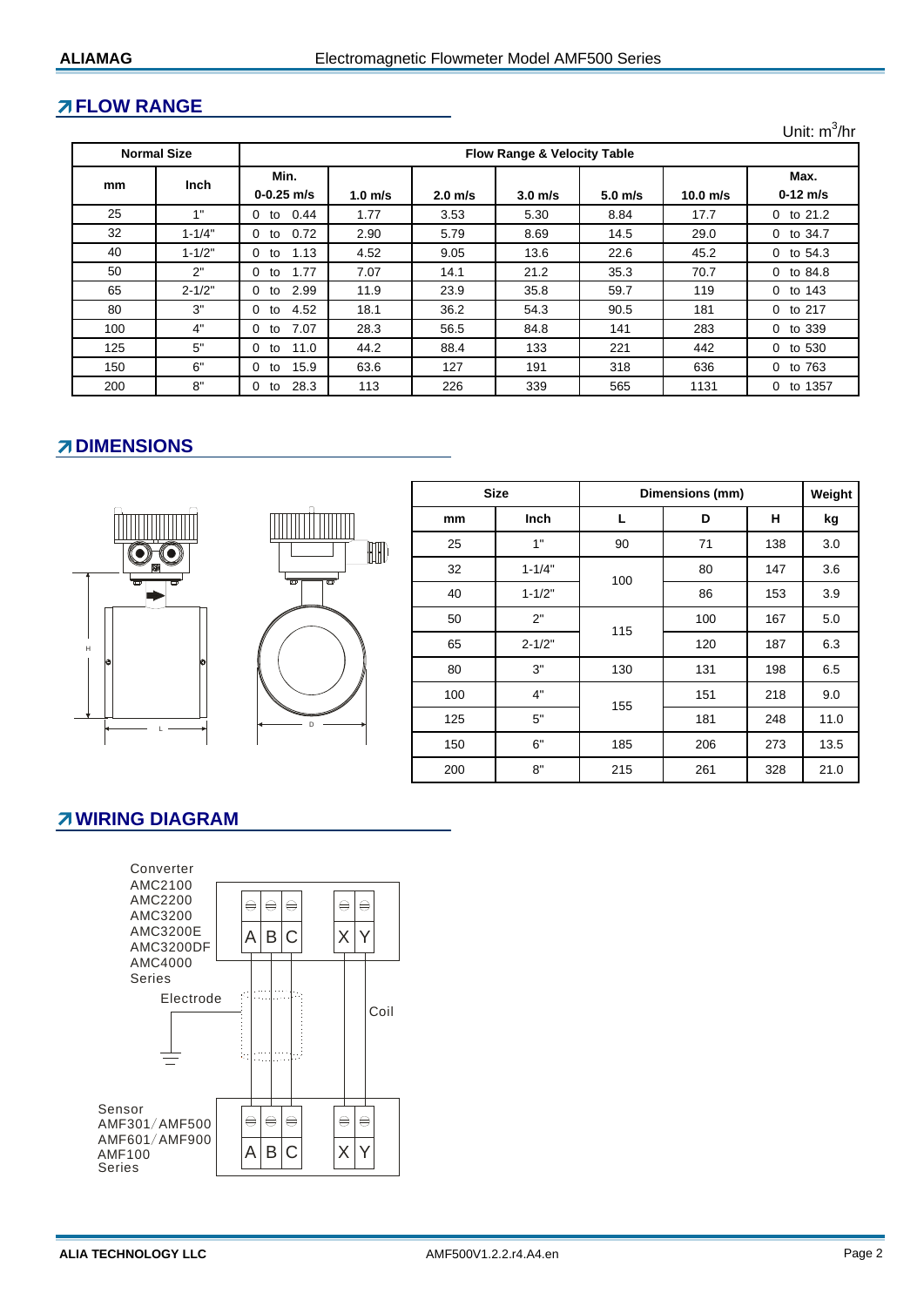# **MODEL SELECTION GUIDE**

| <b>AMF500 Series</b>                                  |   |            |               |   |                                                |             |                    |      |                                                                        |  |  |
|-------------------------------------------------------|---|------------|---------------|---|------------------------------------------------|-------------|--------------------|------|------------------------------------------------------------------------|--|--|
| Example: AMF500-F080-CE80-050-N                       |   |            |               |   |                                                |             |                    |      |                                                                        |  |  |
| AMF500-                                               | X | <b>XXX</b> | $\mathsf{-X}$ | X | Χ                                              | $X-$        | <b>XXX</b>         | -X   | Description                                                            |  |  |
|                                                       | P |            |               |   |                                                |             |                    | PTFE |                                                                        |  |  |
| Liner                                                 | F |            |               |   |                                                |             |                    |      | <b>FEP</b>                                                             |  |  |
| Size<br>025-200                                       |   |            |               |   |                                                |             |                    |      | 25-200 mm                                                              |  |  |
| $-S$<br>$-T$<br>-B<br>-C<br><b>Electrode Material</b> |   |            |               |   | Stainless Steel 316L                           |             |                    |      |                                                                        |  |  |
|                                                       |   |            |               |   | Titanium                                       |             |                    |      |                                                                        |  |  |
|                                                       |   |            |               |   |                                                |             | <b>Hastelloy B</b> |      |                                                                        |  |  |
|                                                       |   |            |               |   |                                                | Hastelloy C |                    |      |                                                                        |  |  |
|                                                       |   |            | -A            |   |                                                |             |                    |      | Tantalum                                                               |  |  |
|                                                       |   |            | -P            |   |                                                |             |                    |      | Platinum                                                               |  |  |
|                                                       |   |            | -U            |   |                                                |             |                    |      | <b>Tungsten Carbide</b>                                                |  |  |
|                                                       |   |            | -Z            |   |                                                |             |                    |      | Others                                                                 |  |  |
|                                                       |   |            |               | N |                                                |             |                    |      | None                                                                   |  |  |
| Grounding                                             |   |            |               | E |                                                |             |                    |      | Grounding Electrode (3 Electrodes)                                     |  |  |
|                                                       |   |            |               | R |                                                |             |                    |      | Grounding Ring (S.S. 316)                                              |  |  |
|                                                       |   |            |               | A |                                                |             |                    |      | Grounding & Protection Ring (S.S. 316)                                 |  |  |
|                                                       |   |            |               |   | 8                                              |             |                    |      | Junction box IP67, Body IP68                                           |  |  |
| <b>Protection Class</b><br>9                          |   |            |               |   | IP68 (Submersible, Remote with Converter Only) |             |                    |      |                                                                        |  |  |
| $0-$<br><b>Housing Material</b><br>8-<br>9-           |   |            |               |   | Carbon Steel (Standard)                        |             |                    |      |                                                                        |  |  |
|                                                       |   |            |               |   | S.S. 304 Housing                               |             |                    |      |                                                                        |  |  |
|                                                       |   |            |               |   | S.S. 316 Housing                               |             |                    |      |                                                                        |  |  |
| <b>NNN</b>                                            |   |            |               |   | <b>Compact Version</b>                         |             |                    |      |                                                                        |  |  |
| Installation & Cable Length                           |   |            |               |   |                                                |             | 010-300            |      | Remote Version, Cable 10-300 m                                         |  |  |
|                                                       |   |            |               |   |                                                |             |                    | $-N$ | None                                                                   |  |  |
|                                                       |   |            |               |   |                                                |             |                    | -X   | Explosion Proof, Ex d (ib) ibq IIB T5 (with AMC3200 Only)              |  |  |
|                                                       |   |            |               |   |                                                |             |                    | -P   | Pressure higher than standard                                          |  |  |
| Option                                                |   |            |               |   |                                                |             |                    | -T   | Max. Temp. higher than 120 °C                                          |  |  |
|                                                       |   |            |               |   |                                                |             |                    | -PT  | Cable Entry 1/2" NPTF                                                  |  |  |
|                                                       |   |            |               |   |                                                |             |                    |      | -CD Electrode Cleaning Device (Only for 2 Electrodes (316L), Size ≥4") |  |  |
|                                                       |   |            |               |   |                                                |             |                    |      | -LR Low-resistance coil (with AMC3200DF only)                          |  |  |